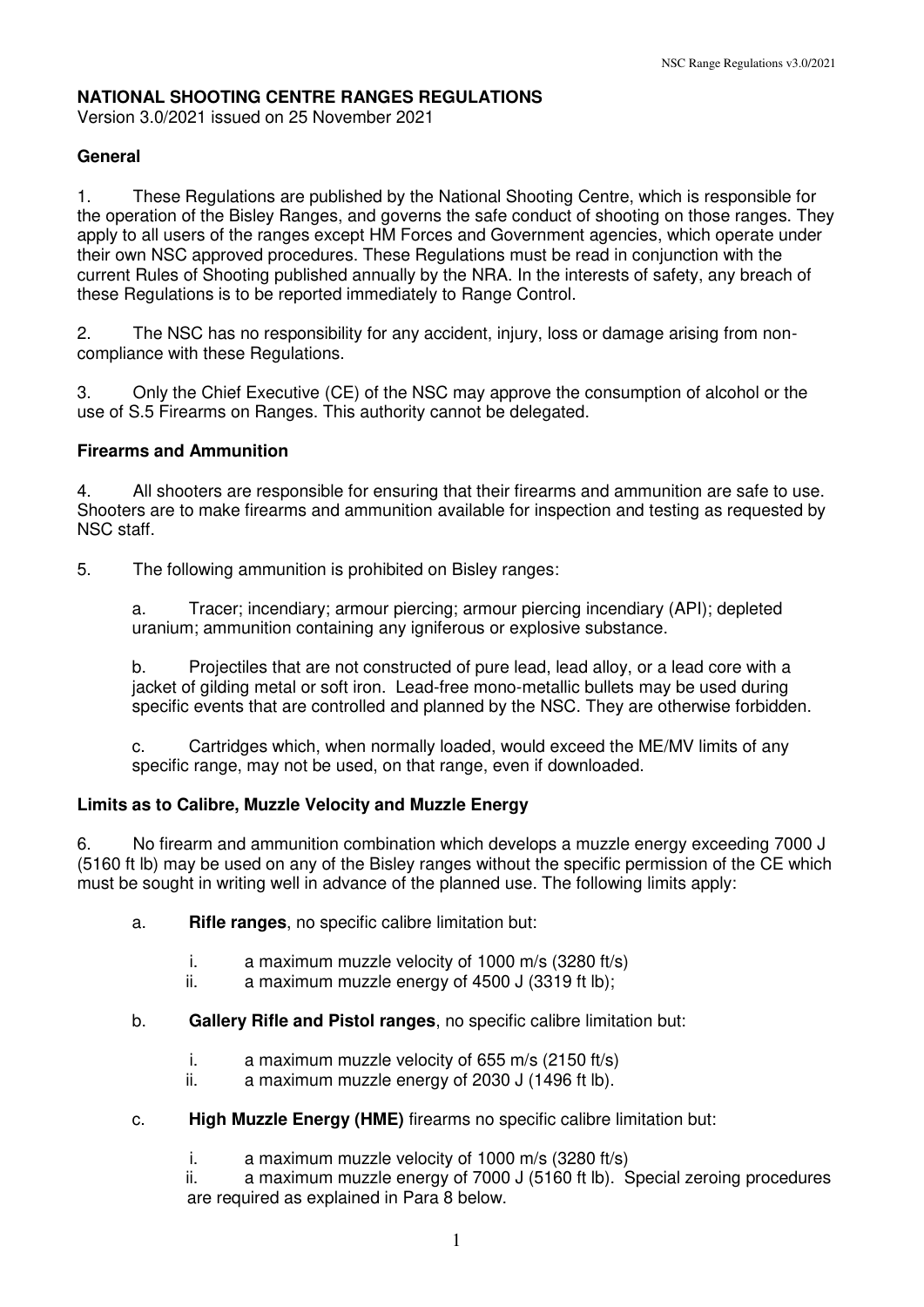### **Additional Limits on Muzzle Loading Firearms**

7. Muzzle Loading firearms are not to be discharged on any electronic targetry, moving target, or any of the clay, small-bore or air gun ranges.

a. Permission to discharge Muzzle Loading Rifles/Muskets on any GR&P range must be obtained from the CE in advance.

b. Guidance for the handling of propellant powders is included on the NSC Range Regulations web page.

c. Permission to discharge firearms of large calibre whose ammunition is initiated by a black powder or equivalent charge, e.g. cannons, must be obtained from the CE in advance on each occasion.

## **Additional Limits on High Muzzle Energy (HME) Firearms**

8. A High Muzzle Energy (HME) Firearm is defined as any firearm which, using a particular round, develops a muzzle energy (ME) in excess of 4500 J (3319 ft lb). The HME zeroing procedure must be carried out before they may be fired on any range at Bisley. The firearm may be zeroed:

- a. on the Zero Range using a special target supplied by the Range Office.
- b. under control of an RCO (HME) at the start of the practice for shooting at 200 yards or less .
- c. at a distance of 200 yards on a special target under the direction of an RCO (HME) (see paragraph 39 below) prior to shooting at greater distances.
- 9. Rifles chambered for .338" may not be fired on the Bisley Ranges

### **Additional Limits on Section 5 Firearms**

10. The use of Section 5 firearms is only permitted with written permission from the CE, personally. The request to fire Section 5 firearms must be in writing detailing the firearms to be used and personnel attending.

### **Additional Limits on Shotguns**

11. Solid shot or slug is not permitted on Clay Target ranges, unless specifically authorised by the CE.

12. Shotguns may be used on Winans Range in accordance with range specific regulations.

13. Shotguns may be used on Time Limit range with the prior permission of the Chairman of the BSRC.

14. Shotguns firing solid slug may be used on Stickledown, Butt Zero, Century, or Short Siberia ranges provided that the intention to do so is notified to, and approved by, the Range Office in advance. Bird/Buck shot is only permitted on Winans Bay A and Butt Zero unless the match conditions of an authorised event requires their use elsewhere.

15. Shotgun ammunition with a plastic wad is prohibited unless:

a. The ammunition is fired on the NCSC layout; or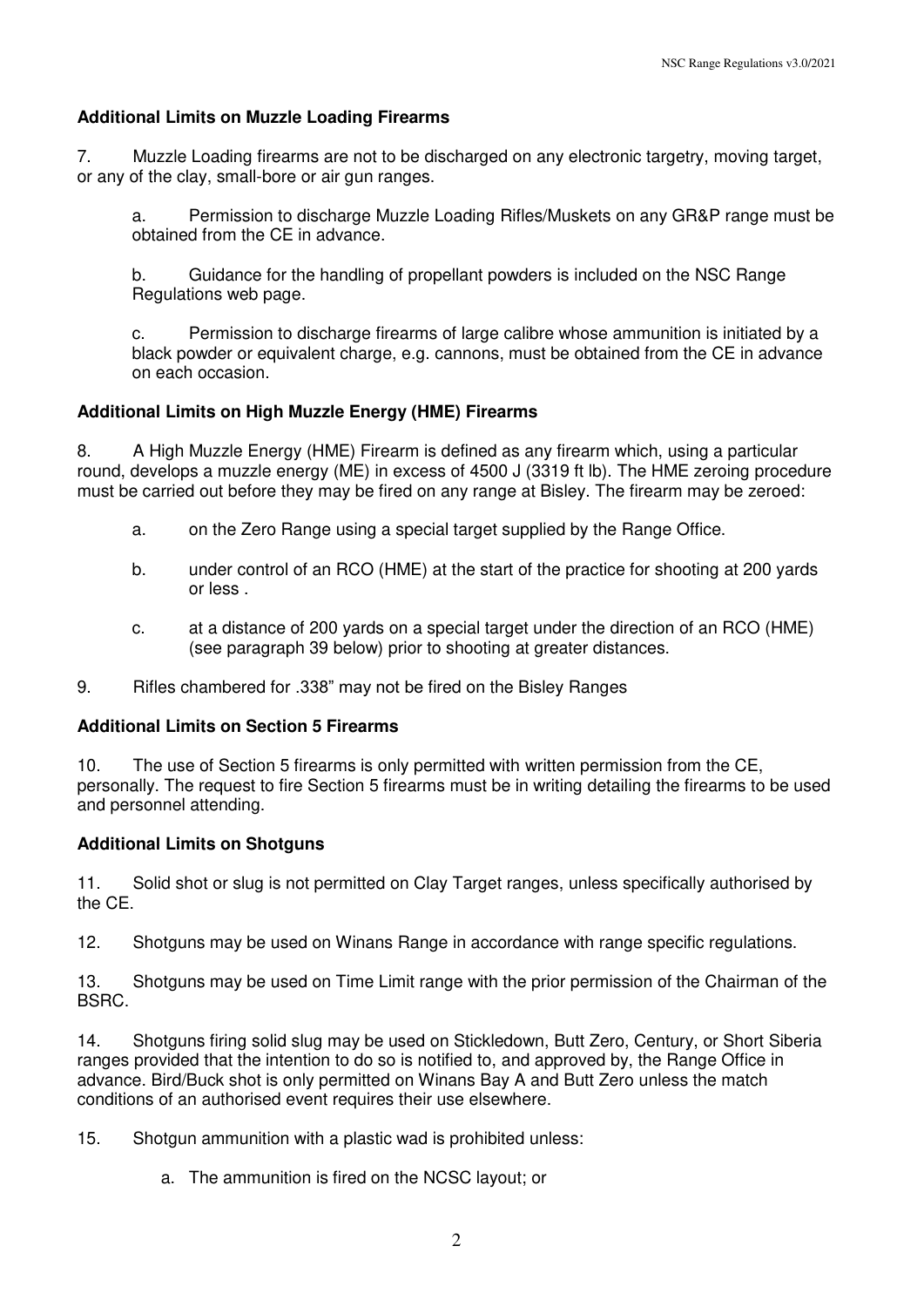b. It is solid slug ammunition and the plastic wad is designed to remain attached to the projectile.

## **Additional Constraints**

16. Shooters who wish to use muzzle loading firearms, muzzle brakes or fire from "sporting" stances (defined as positions other than prone, e.g. standing, kneeling/squatting or sitting) must inform the Range Office at the time of booking. Any firer who does not give advance notice of such requirement may find that proximity of other shooters prohibits their desired activity.

## **Ranges and Permitted Firearms**

### **Rifle Ranges**

17. Ranges and the firearms permitted on them are as follows:

a. **Stickledown** (FDA, 800 – 1200 yards). Rifles; Long Range Pistol (LRP). Shotguns and pistols by special arrangement only.

b. **Butt Zero (**5 – 75 metres, turning targets and moving target) All firearms within range limits may be fired. Firearms and courses of fire must be specified at time of booking; non-standard activity may be subject to additional constraints.

c. **Century** (Gallery, 100 – 600 yards). Rifles, Gallery Rifles, Shotguns and pistols by special arrangement only.

d. **300m Shed** (electronic) (Gallery, 300 metres only). Target rifles and rifles conforming to ISSF Regulations not exceeding 8mm.

e. **Short Siberia** (Gallery, 100 and 200 yards only). Rifles. Gallery rifles, Shotguns and pistols by special arrangement only.

f. **Chobham Ridge** (FDA, 100 – 1200 yards). Single shot bolt action rifles only Maximum ME 4500J unless specifically authorised by the CE.

### g. **Winans**

i. **Bay A** (No Danger Area Range, up to 25 metres). Rifles and pistols (including airguns) (maximum muzzle velocity of 655 m/s (2150 ft/s), maximum muzzle energy of 2030J (1496 ft lb)). Shotguns up to and including 12 bore.

ii. **Bay B** (No Danger Area Range, up to 25 metres).

- **Rifles** A maximum muzzle velocity of 1000 m/s (3280 ft/s)-A maximum muzzle energy of 7000J (5160 ft lb).
- **Pistols** A maximum muzzle velocity of 655 m/s (2150 ft/s) A maximum muzzle energy of 2030J (1496 ft lb).
- **Airguns** are permitted**.**
- **Shotguns** up to and including 12 bore slug only.

iii. **Bay C (Zero Range)** (No Danger Area Range, 71' 7"). Fullbore rifles from the prone or supine positions only. **Note:** .22LR may be zeroed on this range when the member has a booking on Century Range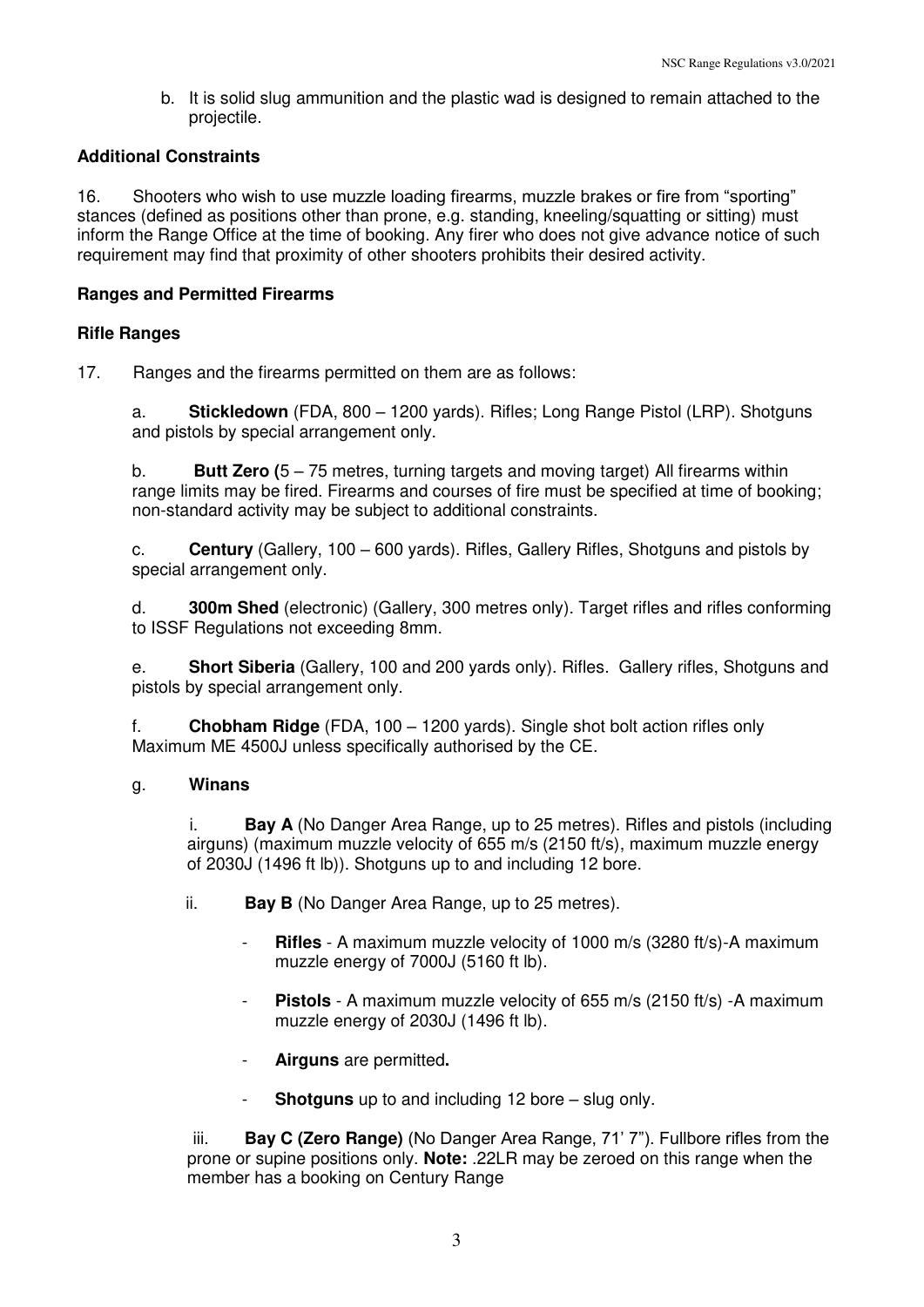#### **Gallery Rifle and Pistol Ranges** (Max MV 655 m/s, max ME 2030 J)

18. Fullbore centre fire rifles, other than Gallery Rifles, are not to be used on Gallery Rifle & Pistol ranges. **Note:** .300 Blackout and .300 Whisper are not permitted on GR&P Ranges

a. **Melville** (Gallery Rifle and Pistol, turning targets up to 50 metres). Gallery Rifles and pistols. Muzzle loading firearms may be used with prior permission. Firearms exceeding the Gallery Rifle Muzzle Velocity and Muzzle Energy limits only in exceptional circumstances with prior written permission of the CE.

b. **Cheylesmore** (No Danger Area Range). (Gallery Rifle and Pistol, ISSF Targetry at 25m, turning targets at 25m, Overhead Retrievable Targets at 25m only). Rifles within Gallery Rifle Muzzle Energy and Muzzle Velocity limits. Pistols other than air pistols. Prior permission is required to shoot Muzzle loading firearms and will only be granted for specific NRA/Club events.

c. **Time Limit** (Gallery Rifle, 10, 25 and 50 metres). Gallery Rifles, ML firearms, Shotgun within Gallery Rifle Muzzle Velocity and Muzzle Energy limits, air rifles and air pistols.

#### **Moving Target Ranges**

19. HME firearms are not to be fired at moving targets. Permitted firearms:

a. **Butt Zero** - All firearms within normal range limits may be fired. Firearms and courses of fire must be specified at time of booking and may be subject to additional constraints.

b. **Running Deer** (Running and Static Targets). Administered by the British Sporting Rifle Club.

c. **Running Boar** (Running and Static Targets at 50 metres only). GRCF, GRSB and small-bore rifles only. Administered by the British Sporting Rifle Club.

d. **Running Target** (Running Target at 10 metres only). Air rifles only (in the Clubhouse). Administered by the British Sporting Rifle Club.

#### **Range Use**

20. A person may only use an NSC Range with the prior permission of the Range Office. The allocation of range space by the Range Office constitutes permission for any use that does not require the consent of the CE.

21. Only NRA members, previously agreed commercial customers and members of organisations affiliated to the NRA may use the NSC Ranges (other than the Clay Target Ranges). Affiliated Members may also use the Zero Range on the day of, and the day preceding, an authorised range booking on Stickledown, Century or Short Siberia Ranges made by their affiliated organisation.

22. All users of NSC ranges must be in possession of a current Shooter's Certification Card issued by the NRA, or be supervised on a one-to-one basis by the holder of such a card. The card must be valid for all the firearms that the user intends to fire. ROs are required to produce their SCC when signing on to the range. All shooters are to present their SCC on request. ROs are responsible for ensuring that all members of their group comply.

23. No shooting is permitted other than on approved ranges, except with the permission of the CE.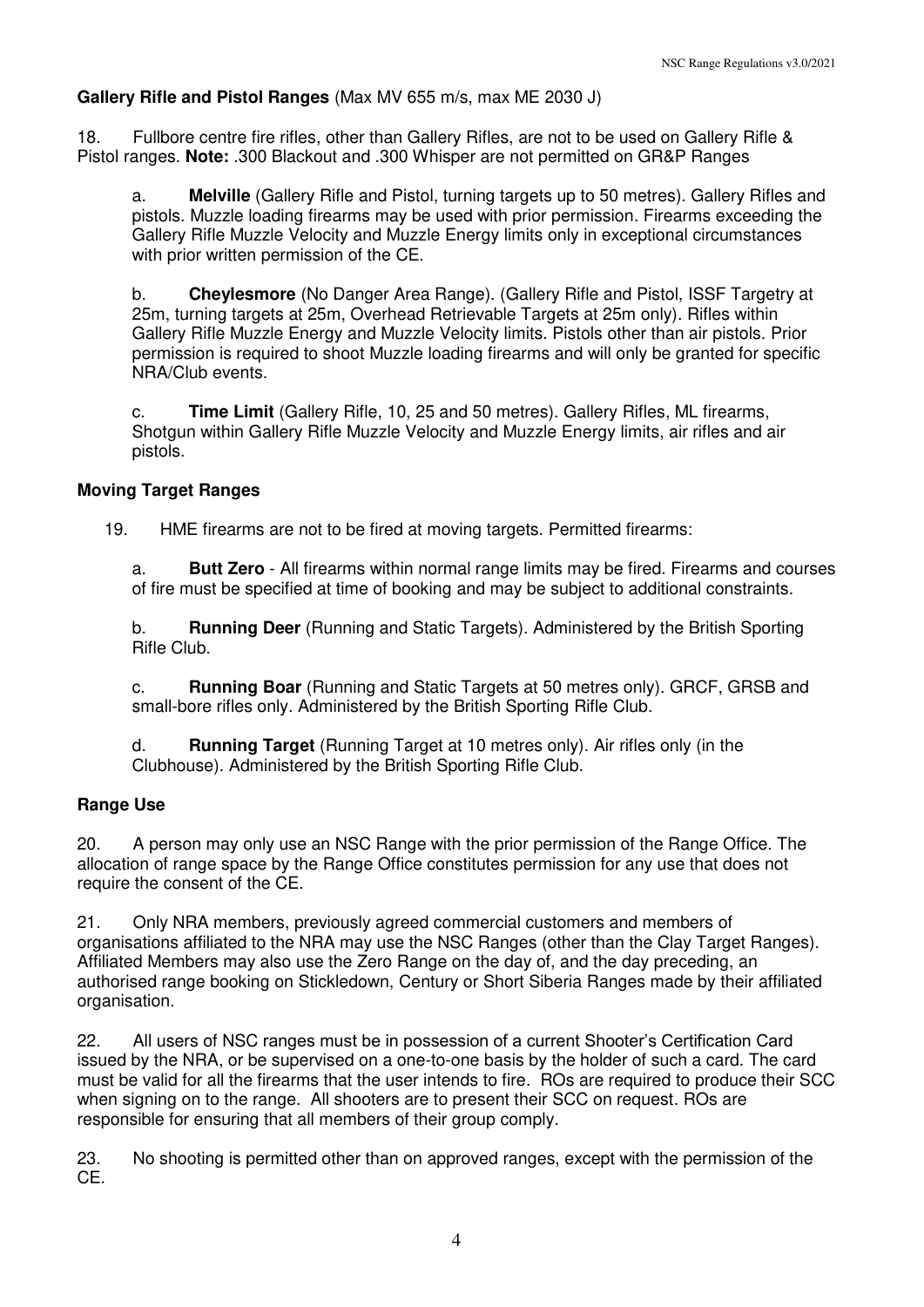24. Shooters must only use the targets and the distances allocated to them by the Range Office. Any concerns or queries in connection with the targets provided must be reported to the Range Office before firing commences.

25. A firer whose equipment (including firearms) or dress is thought inappropriate or likely to bring the Association into disrepute may be instructed to withdraw from the range by the RO or NSC staff.

26. When shooting static and in echelon all shooters are to wear clothing which ensures that they are visible to other shooters at greater distances.

27. Shooters are to ensure that they have an effective means of communication prior to commencing shooting

28. Shooters are not to leave the firing point with a loaded/ready firearm under any circumstances.

### **Dates and times of shooting**

29. The Ranges, other than clay target ranges, are closed to non-commercial users on Mondays (except Bank Holidays), Good Friday and between Christmas Eve and New Year's Day inclusive. Other closure periods will be notified on the NSC Website.

30. All ranges, less those listed at Para 29, are open for use at the following times:

## a. **Low Season**

Weekdays: 08:30 to 12:30 and 13:30 to 16:00

Weekends: 08:30 to 12:30 and 13:30 to 16:00

# b. **High Season**

Weekdays: 08:30 to 12:30 and 13:30 to 16:30

Weekends: 08:30 to 12:30 and 13:30 to 17:30

31. Cheylesmore, Winans and Zero Range – must cease fire at 1230 and at the scheduled, seasonal, end of shooting. The following regulations apply:

> a. The Zero Range may recommence shooting at 1245 unless instructed otherwise by the Range Office.

> b. Cheylesmore and Winans ranges may request permission to recommence shooting at 1245 during NRA/Club events

# **Signals Indicating Commencement and Cessation of Firing**

32. The commencement of each shooting period is announced by one blast of the siren. Firearms are not permitted on the firing point until the siren has sounded and the RO has given permission. The cessation of each shooting period is announced by two blasts of the siren. At the first sound of the siren all shooters must cease fire, unload and remove firearms from the firing point.

# **Emergencies: All ranges**

33. The unscheduled end of a shooting period is announced by no fewer than 4 blasts of the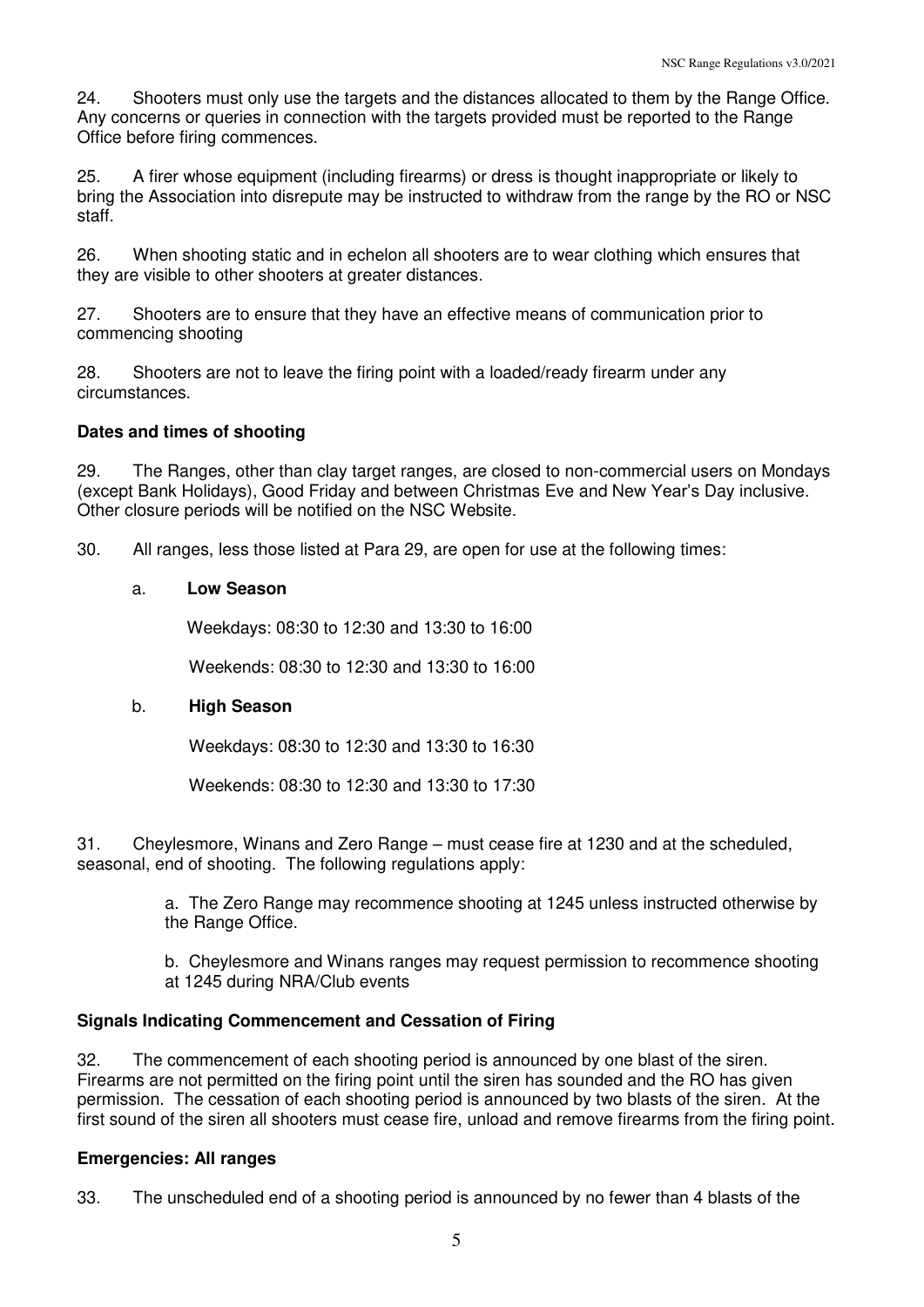siren. All shooters must stop shooting immediately, on the first sound of the siren. All radio users must select the Control channel and await instructions. General permission to recommence firing will be announced by one long blast on the siren. Range Control may permit shooting to continue, or recommence, on specified individual ranges.

# **Restrictions on Targets**

34. Only NSC approved targetry may be used on the ranges. Self-provided target faces may be used with permission from the Range Office but are not to be affixed above the designated Target Centre Height. Targets must be used in the frames or holders provided and are only to be engaged from the recognised firing point for that target. Hand held targets are to be exposed in, or in front of, target frames. No laterally-moving target may be used on any range other than the moving target range. Hard targets may not be engaged with: High Velocity firearms at a distance of less than 25 yards (22 metres) and Low Velocity firearms at a distance of less than 10 yards (9 metres). Permission to use such targets from the Range Office or as set out in range specific orders constitutes permission. Users are not permitted to provide their own hard targets.

35. Shooters are not permitted to place equipment of any kind, including sensors and cameras, on the mantlet or targetry.

# **Restrictions on Firing**

36. Indiscriminate firing is forbidden. Shooters must prioritise the requirement to hit the target over the need to meet time constraints.

a. When shooting on Stickledown, Century and Short Siberia ranges, firing is to be carried out from the prone or supine position or from a bench or as expressly provided by the conditions of a particular discipline or approved competition rules. The intention to fire from any other position must be notified to the Range Office at the time of booking to allow suitable target allocation on the range. Specific notification is required even if the booking expressly refers to a particular discipline or competition.

b. No shooter is to fire from a non-standard or improvised firing point.

c. Courses of fire that involve movement (other than changing firing position eg from standing to kneeling) with a loaded firearm are forbidden except with the prior authority of the CE.

d. When using GR&P ranges, changes of position are permitted within any detail or practice outside competition providing all firers follow the same sequence, and in competition in accordance with the conditions.

# **Range Officer (RO) – appointment and duties**

37. An Association, Club or group of persons intending to shoot on any range must appoint a Range Officer (RO). The RO must sign-on to the range at Range Control and be present while shooting is in progress. The RO is responsible for ensuring that all activity under their control is conducted safely and in accordance with these Regulations.

38. An individual shooter may act as their own RO if they are:

a. shooting on Winans Bay C (Zero Range) or Winans Bay B when being used as an alternate zero range.

b. aged 18 or over, an individual member of the NRA and is shooting a deliberate supported or static discipline on a range other than Cheylesmore Bay B or Winans Bay A.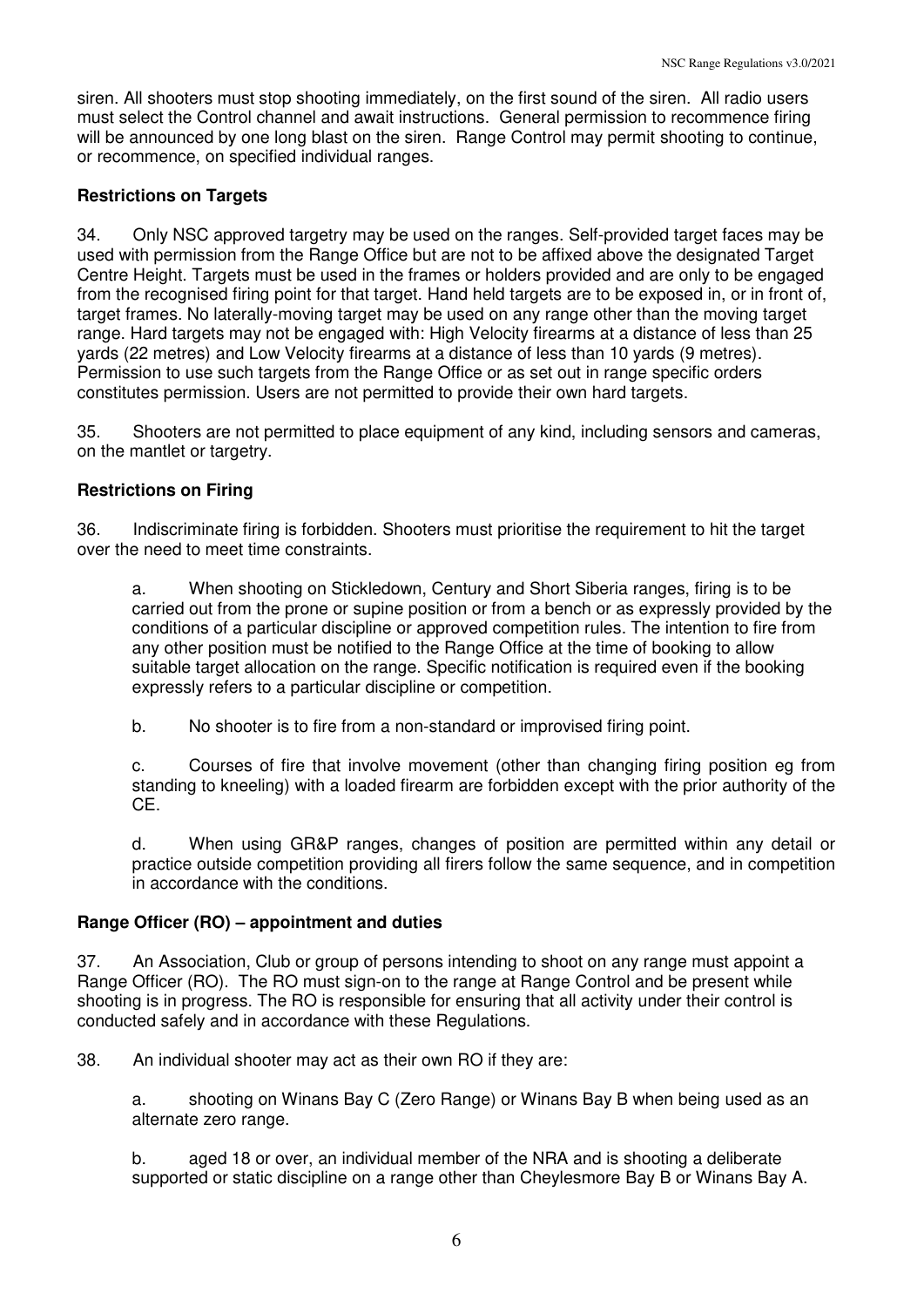- 39. A shooter acting as their own RO may not, during their practice, supervise another shooter.
- 40. Unless special restrictions are in place the RO must sign the register at the NSC Range Office prior to starting shooting. By signing the register the RO accepts responsibility for ensuring that range activity under their supervision is conducted in accordance with these Regulations and acknowledges their responsibility under orders of the CRO. The RO must also sign the register when shooting is completed, certifying that he has completed all actions required by these Regulations.
- 41. The senior member of the Range Office staff on duty acts as CRO for the NSC.
- 42. An RO is to carry out their duties and exercise authority in accordance with "Duties of the RO" included with Range Regulation on the NSC web page. In particular, the RO must:

a. Report all breaches of Regulations and all Range Occurrences to the Range Office as soon as practicable.

b. If a Range Incident, defined as an unintended or unexpected, range occurrence the RO must:

- i. Stop all shooting on Targets under their control.
- ii. Ensure the situation is safe.
- iii. Isolate the persons and equipment involved.
- iv. Inform the Range Office; and await/follow further instructions mindful that the senior member of Range Office staff acts as NSC CRO.
- c. If a Range Accident, defined as a range incident that leads to personal injury or damage to property, occurs the RO must:
	- i. Stop all shooting on Targets under their control.
	- ii. Ensure the situation is safe.
	- iii. Arrange/Provide first aid.
	- iv. Inform the Range Office; who will initiate the Range Action Safety Plan.
	- v. Comply with Range Office instructions
	- vi. Do not handle or permit to be handled any items involved other than to make the situation safe and to give first aid.

43. The RO is responsible for and has authority over any person assisting in the shooting activity, such as instructors, register keepers and range staff that are not employed or engaged by the NSC. The NSC will train and supervise its own staff and accepts the associated responsibilities. The RO should contact the Range Office in relation to any matter concerning the conduct of NSC staff, such as Markers, and must not reprimand them directly.

44. The RO is responsible both personally and as representative of their Association Club or group for the training, competence and supervision of any person other than NSC staff employed to work in the butts on targets under their control.

45. The RO must ensure that persons under their control and who are not employed or engaged by the NSC are covered by insurance, including third party public liability cover. Members of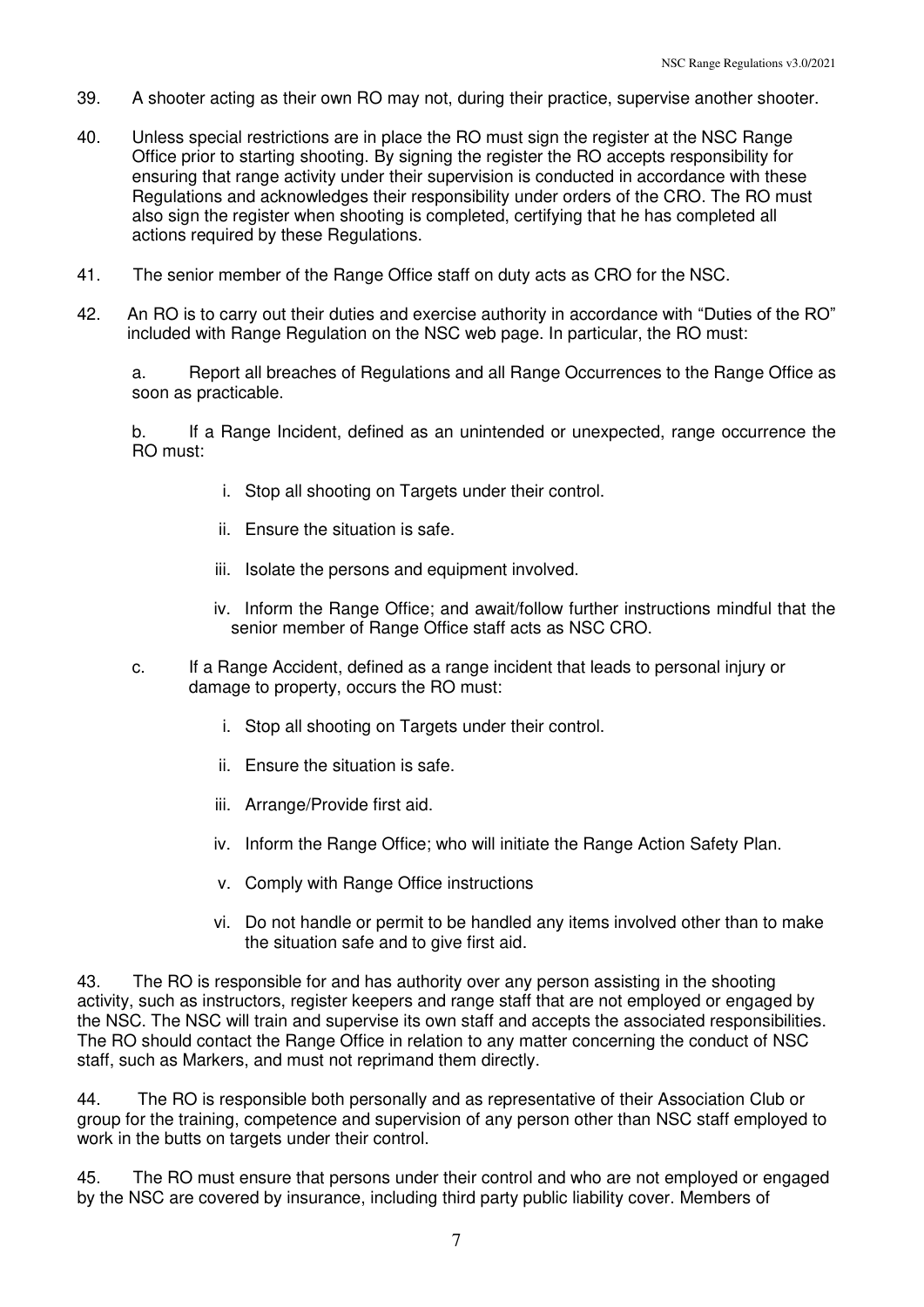affiliated clubs who are not individual NRA members may only shoot on the day when their club has booked the range space, (other than on the Zero Range as described in Para 21 above) either directly or through another club by mutual arrangement on an official club day.

46. If the RO intends to conduct zeroing practices with an HME firearm he must hold the RCO (HME) qualification. Once the HME firearm has been correctly zeroed, firing at any other distance or on any other range may be conducted by any RO, who need not hold the RCO (HME) qualification.

#### **Safety Regulations**

47. Alcohol is not permitted on any Range unless agreed by the CE. This authority cannot be delegated.

48. No shooter may place firearms on the firing point before the start of a shooting period. Shooters may place other equipment, including ammunition, on the firing point at the discretion of the RO.

49. No firearm shall be loaded or fired until the (C)RO has given the order to do so.

50. No person may aim or "snap" a firearm except:

a. As part of a properly organised course of instruction.

b. When in the firing position on a firing point and with the permission of the RO, which the RO shall give only if it would be safe to fire a live round.

51. At no time may any part of the body be placed in front of the muzzle of a loaded firearm.

52. Additional safety constraints unless specified within the conditions of a discipline or competition:

a. Firearms may not be placed on the firing point except under the direction of the RO and where it is safe, in all respects, to release a shot.

b. No firearm is to be loaded until the shooter is in the firing position on a recognised firing point, unless otherwise specified in an NRA controlled event/competition conditions/rules.

c. A loaded firearm must point directly towards the designated target at all times.

d. When loading, unloading or checking a firearm, the barrel must at all times be pointed directly towards the butts horizontally and laterally aligned within the target lane.

53. Individual firers are responsible for ensuring that their firearm is safe at all times. At the end of shooting, or on the order of the RO, shooters must:

a. Unload their firearm and inspect the chamber, action, boltface and any magazine to ensure that the firearm is clear.

b. Present their firearm to the designated person on the firing point, in a state that permits a clear view of the action body, chamber and barrel, and have them inspect and confirm that the firearm is clear.

c. Keep the bolt removed, insert a breech flag or both for any bolt-action rifle, or carry out the equivalent procedure for other firearms.

54. Shooters must carry rifles in the following manner: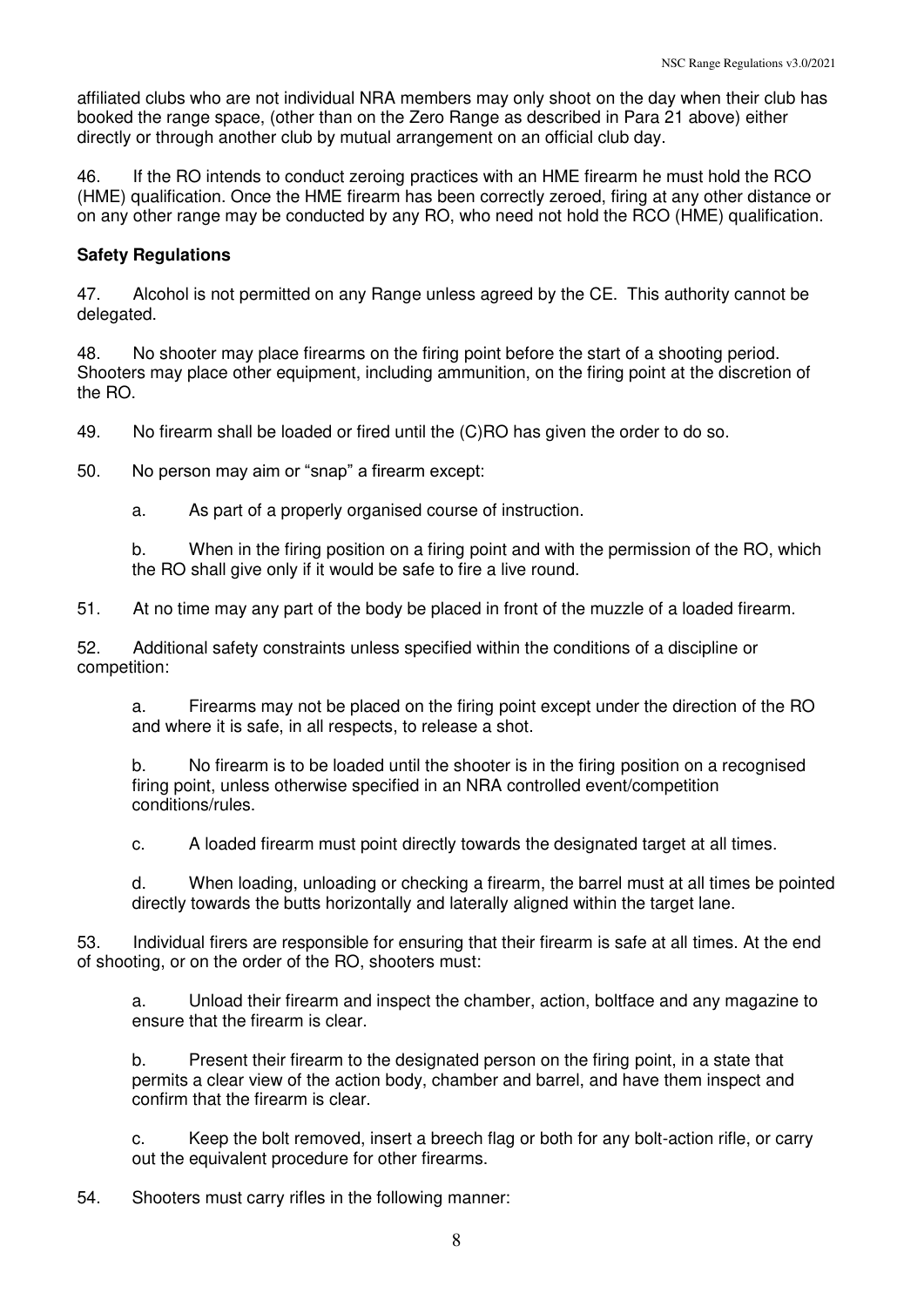a. A shooter using a bolt-action rifle must carry it either with the breech open and a breech flag inserted, or with the bolt removed from the rifle, except when on the firing point. Any breech flag must protrude into the chamber.

b. On a straight pull, CSR type, firearm a shooter may use a magazine fitted loading block which locks the working parts to the rear.

c. A shooter must carry firearms specified in the NRA GR&P, TS or CSR/PR Handbooks in accordance with those Handbooks.

d. All other firearms must be carried in a manner to demonstrate as clearly as possible for that type of firearm that it is unloaded.

55. Any person may, and should, report a shooter assessed as acting in a dangerous manner. The Range Office must be notified immediately and will investigate the circumstances. They may allow the shooter to continue shooting or ask him to leave the range followed up by reporting the shooter to the Head of Range Services for further action.

56. Care must be taken when changing distance or crossing a range. Any person can, and must, call an emergency cease fire ("Stop, Stop, Stop") and inform the Range Office if a person or animal is identified within, or about to enter an area of the range danger area whilst shooting is in progress.

### **Safe Custody**

57. No person may leave firearms or ammunition unattended. When not in use all firearms and ammunition must be secured in accordance with firearms legislation. Responsibility for the security of firearms and ammunition rests with the owner at all times.

#### **Butts**

58. The RO is responsible for any Marker that is not provided by the NSC.

a. Markers are to enter and leave the butts by the designated approaches. All persons in the butts must remain within the protection of the gallery and under the mantlet while shooting is in progress.

b. All people working in the butts during shooting periods are advised to wear hearing protection.

c. No person may place any object on the face of the butt or mantlet.

d. Each Marker must ensure the area around their target is clean and tidy prior to leaving the Butts.

e. A Marker who is being paid to mark targets must be at least 15 years of age.

#### **Minors**

59. Persons aged 14 years or under must be supervised on the Ranges by a competent adult at all times.

60. Persons under 14 years of age may only shoot if they have the permission of the CE or they are shooting as a cadet or with a recognised youth organisation.

### **Spectators**